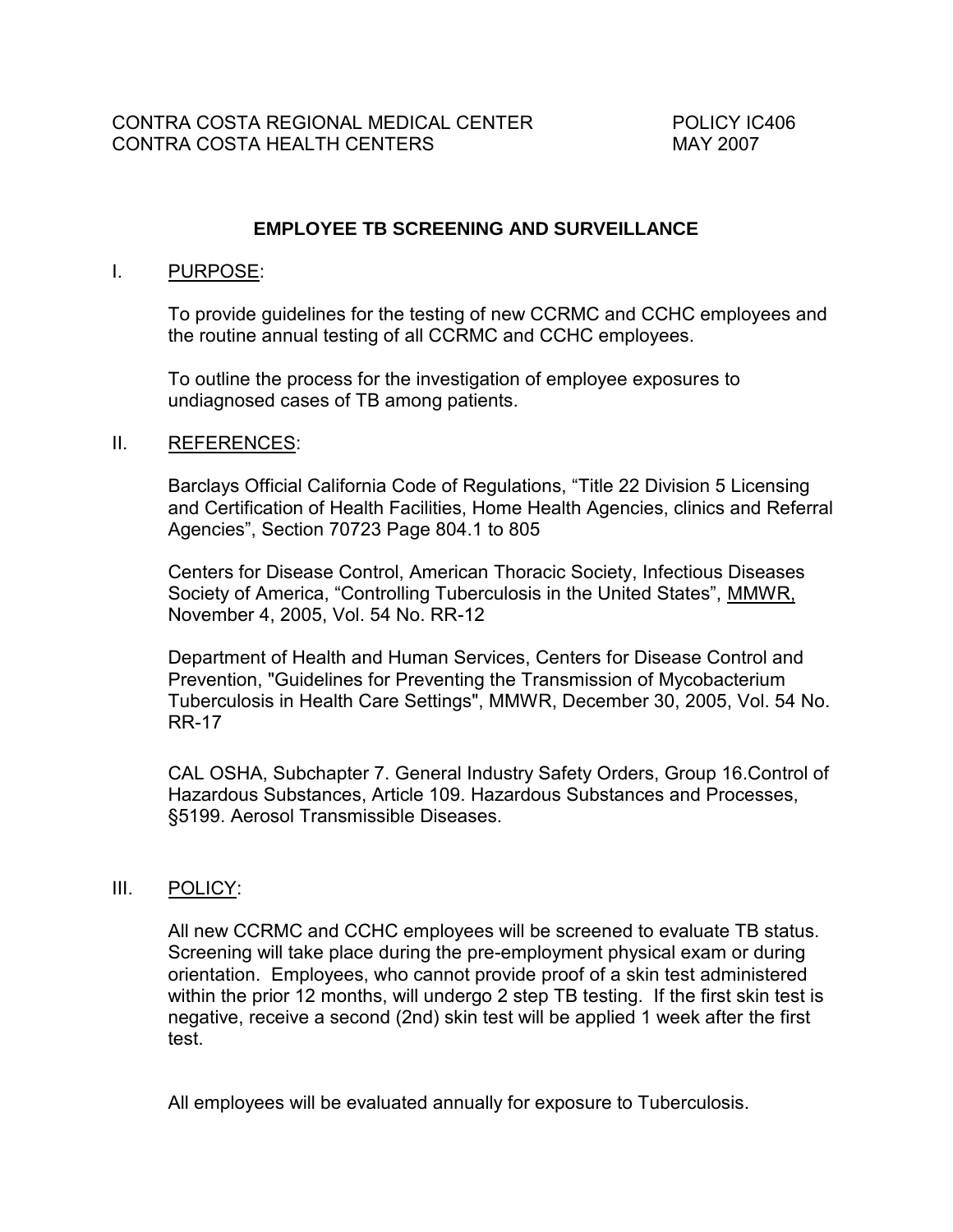Employees in settings were there is an increased risk of exposure to undiagnosed case of TB may be subject to more frequent testing. Testing intervals will also be increased when there is evidence of employee skin test conversion. Screening is mandatory and department managers will assist with enforcement. **Failure to comply with mandatory screening will result in suspension until evidence of compliance is produced. Further disciplinary measures due to care delivery disruption may be implemented.**

Employees who are on a leave of absence for any reason when their annual screening is due, must provide proof of TB screening prior to their return or **complete** their screening within 5 days of their return. The employee's direct supervisor will be responsible for enforcing this requirement.

Employees who are new Tuberculin Skin Test (TST) converters will be referred for further evaluation and prophylactic treatment. New converters will be reported to the Public Health Department's TB Registry.

Employees who are known to be TST positive will complete an annual symptom review. Chest x-rays will be ordered as indicated by symptom review or per employee request.

Efforts will be made to identify employees exposed to undiagnosed cases of Tuberculosis, prior to the institution of appropriate precautions, identified employees will be notified and follow-up evaluation/testing will be arranged as needed.

## IV. AUTHORITY/RESPONSIBILITY:

Manager Infection Prevention and Control Program Hospital and Health Centers Senior Administration All Department and Program Managers Employees in all job classifications (full time, part time, contract)

V. PROCEDURE: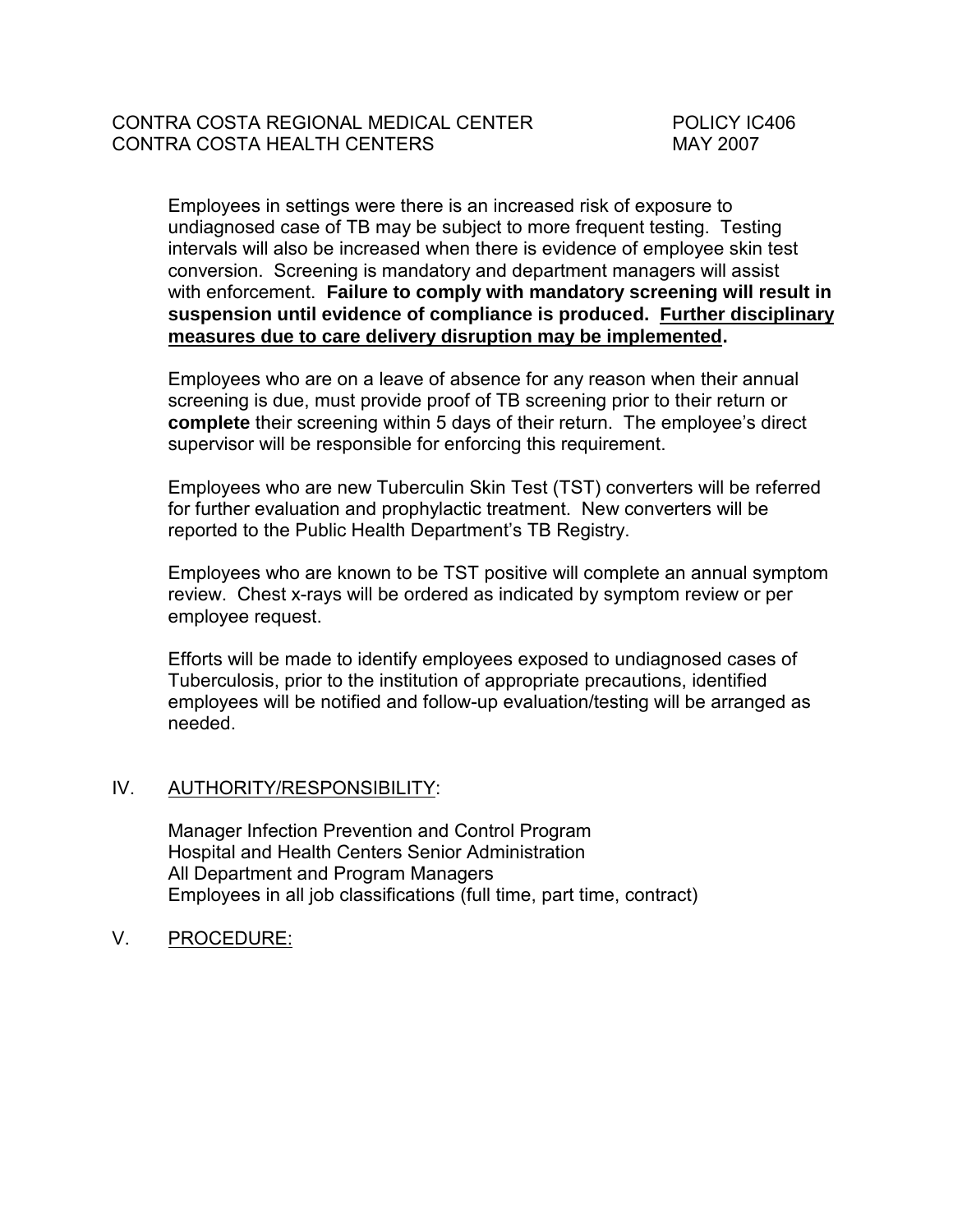# **A. ALL NEW EMPLOYEES**

- 1. All potential employees will be screened for Tuberculosis. Screening will consist of the placement of one or two Tuberculin Skin Tests (TST) or if the potential employee is known to be TST positive-a symptom screen and chest x-ray.
- 2. If the potential employee cannot provide documentation of a TST placed within the prior twelve months, two-step TST testing will be utilized (i.e. if first TST result is negative, a second TST will be placed one week after the first TST).
- 3. Vista Oaks may provisionally clear a potential employee at the time the second TST is placed. Provisional Status will be indicated on the Baseline Medical Exam Summary. The potential employee should be provided with instructions for resources to have the 2<sup>nd</sup> TB test read. Results of the second TST should be faxed to the CCRMC Infection Control Coordinator: Kathy Ferris RN, (925) 370-5781.
- 4. Those persons in whom the first or second TST is positive will be considered reactors and a chest x-ray will be ordered. Chest x-rays should be done at Contra Costa Regional Medical Center. A potential employee may be cleared for employment after the radiologist has viewed the chest x-ray and a determination made regarding the possibility of active infectious pulmonary disease.
- 5. Persons who provide documentation of a negative TST in the prior six to twelve months will only need to have one TST applied and read. If the TST is negative, they may be considered cleared with regard to Tuberculosis. If it is positive, see #6 above.
- 6. Persons who always have a positive TST, will have a chest x-ray ordered to be done at Contra Costa Regional Medical Center.
	- A potential employee may be cleared for employment after the radiologist has viewed the chest x-ray and a determination made regarding the possibility of active infectious pulmonary disease.
	- If the potential employee can provide a chest x-ray result taken within the prior year that is negative for active Tuberculosis, this may be accepted in lieu of another x-ray. The Infection Prevention and Control Program may be contacted regarding individual cases.
	- The Manager of the Infection Prevention and Control Program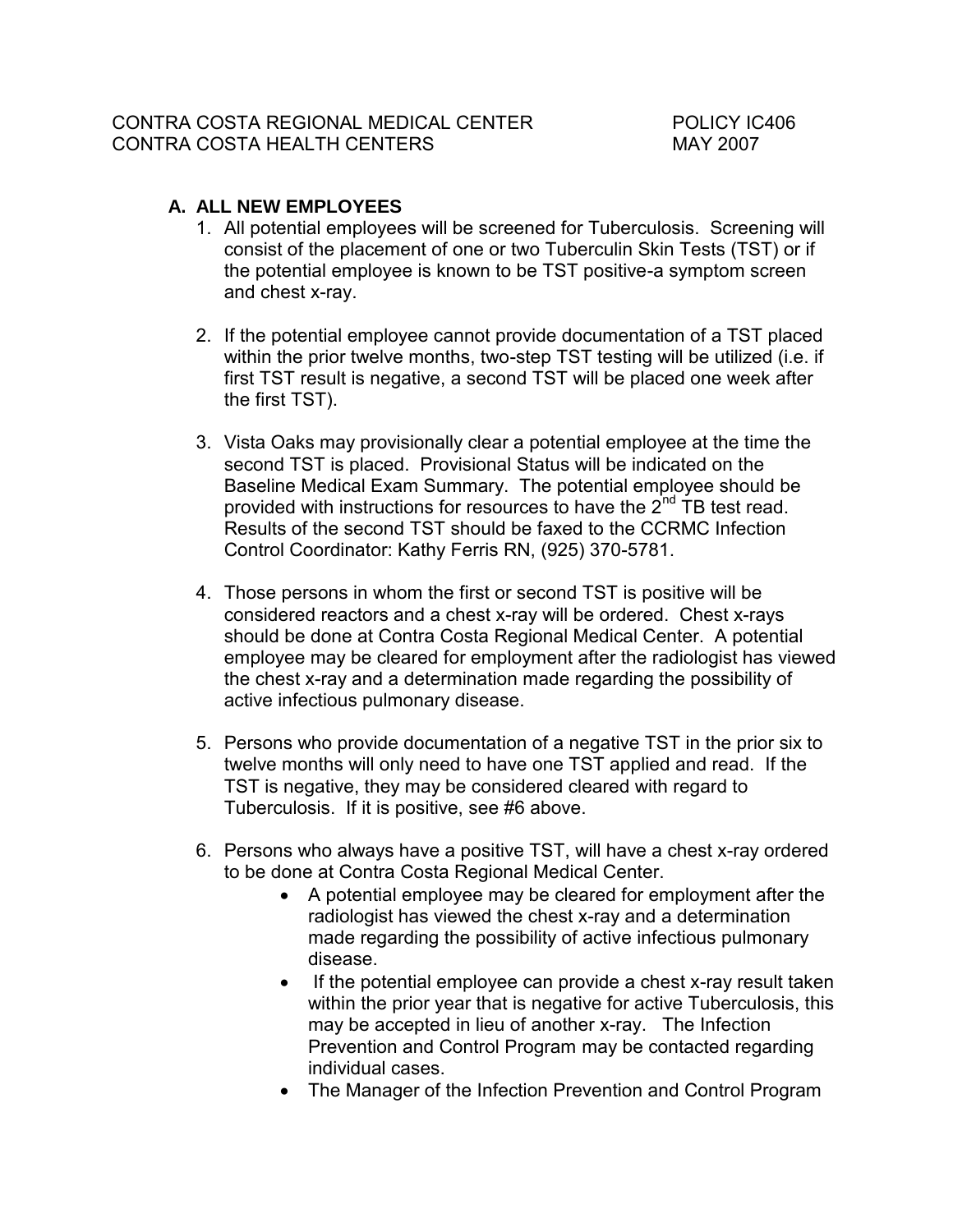may, at her discretion, accept an older x-ray provided the employee is asymptomatic.

7. Results of initial TB screening will be kept in the individual Employee Health Record. Results are also entered into the computerized Employee Health Data Base.

# **B. ALL EMPLOYEES (ANNUAL TESTING)**

- 1. All employees will be screened annually for Tuberculosis.
	- Employees who are TST negative will have a TST applied.
	- Employee whose TST is positive by history will complete a screening questionnaire. Annual Chest X-rays are not required and will be ordered based on the results of the screening questionnaire.
- 2. At the Martinez Campus drop in Screening Sessions are held at specific times and locations throughout the months of October to mid December. Sessions are covered to span all three shifts. Employees may receive Influenza immunization at the same time as their TB Screening.
- 3. At outlying clinics and in Detention, screening may occur at different times throughout the year.
- 4. Physicians and Nurses may not read their own test results. All readings are based on the written criteria found on the screening memo (see attached). All readings will be recorded in mm on the screening memo and the memo must be returned to the infection control coordinator.
- 5. Employees who work at other facilities may submit copies of TST results from the other facility. The result must be within 12 months of a prior test.
- 6. Employees who are on a leave of absence for any reason when their annual screening is due, must provide proof of TB screening prior to their return.
	- If the employee is on medical leave, the TB screening should be done as part of their medical clearance for return to work.
	- If on leave for other reasons, the employee should complete TB screening prior to their return. May contact the Infection Prevention and Control Program to arrange an appointment for TB screening.
	- If necessary for the employee to return prior to completion of TB Screening, he/she must complete screening within 5 days of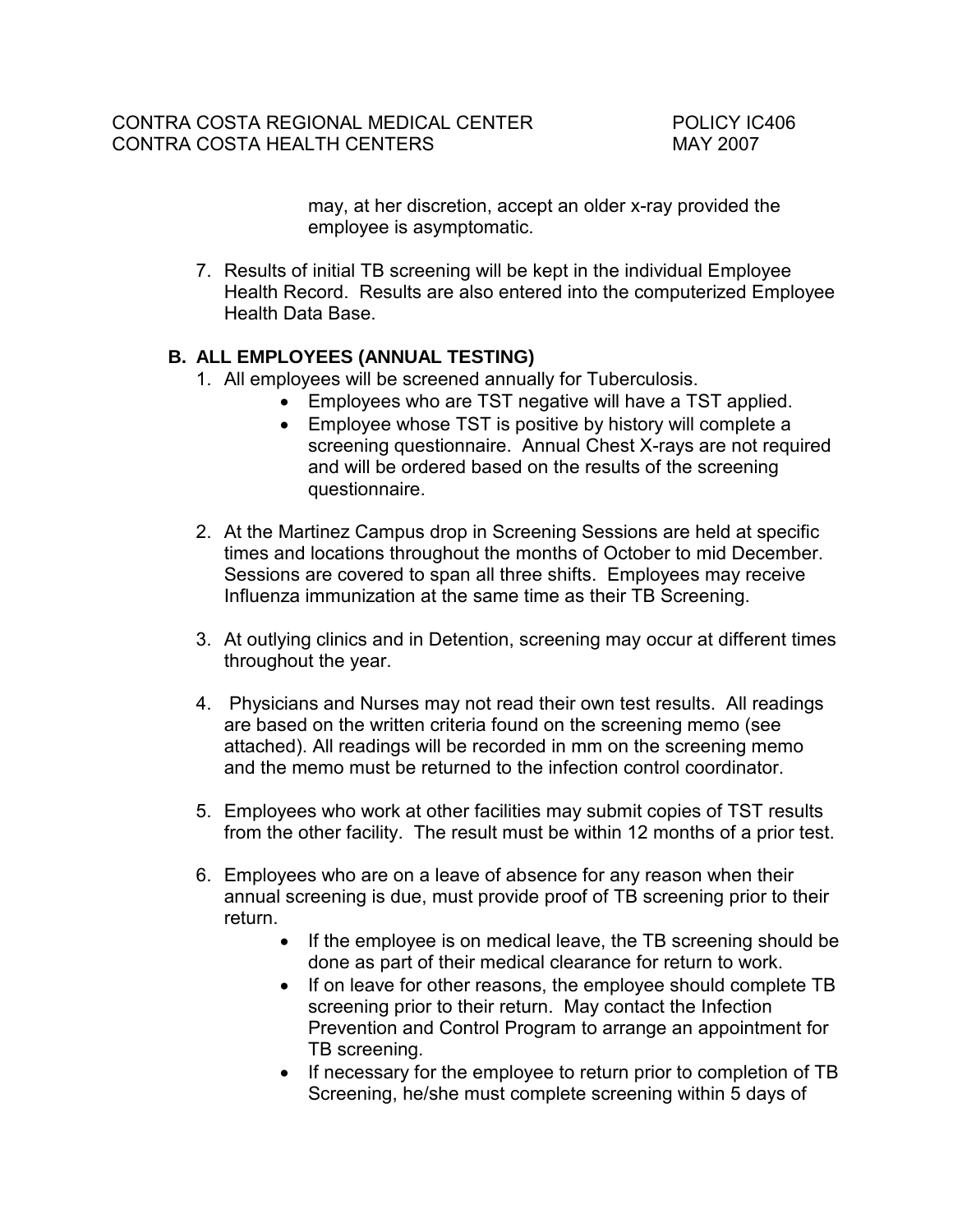return.

- The employees' direct supervisor will be responsible for enforcing this requirement
- 7. If an employee with a previous negative TST becomes positive, a chest xray is ordered and the employee has the option to be seen by his/her private MD or be referred to Vista Oaks Occupational Health Clinic for evaluation of the need for INH prophylaxis. A physician's first Report of Injury is needed.
- 8. If the chest x-ray of a new TST converter is positive, further work-up will be needed. The physician seeing the employee in Chest Clinic will determine the extent of the work-up. Employees may also be seen by their own physicians or in at Vista Oaks Occupation Health Clinic. The employee will not be allowed to return to work until the work-up is complete, therapy is begun and AFB smears are negative.
- 9. Attempts will be made to identify a possible source for an employee TST conversion. If a source can be identified, choice of prophylactic drugs will be guided by the identified source patient's susceptibility tests.
- 10. Results of annual TB screening will be placed in the individual employee's Health Record. Results are also entered into the computerized Employee Health Data Base.

## **C. WORK RELATED EXPOSURES**

- 1. An exposure is defined as face-to-face contact with no isolation precautions in use to a patient found to have active Pulmonary or Laryngeal Tuberculosis.
- 2. The Infection Control Coordinator will audit the chart of the source patient to determine if an exposure has occurred. If an exposure has occurred the ICC will generate a list of employees and departments potentially exposed to the patient.
- 3. A list of the potentially exposed employees will be sent to the appropriate supervisor
- 4. A memo will be sent to these employees containing a list of guidelines for evaluating their risk based on exposure. The employee will be asked to evaluate his risk and return the memo to the Infection Control Coordinator (see attached).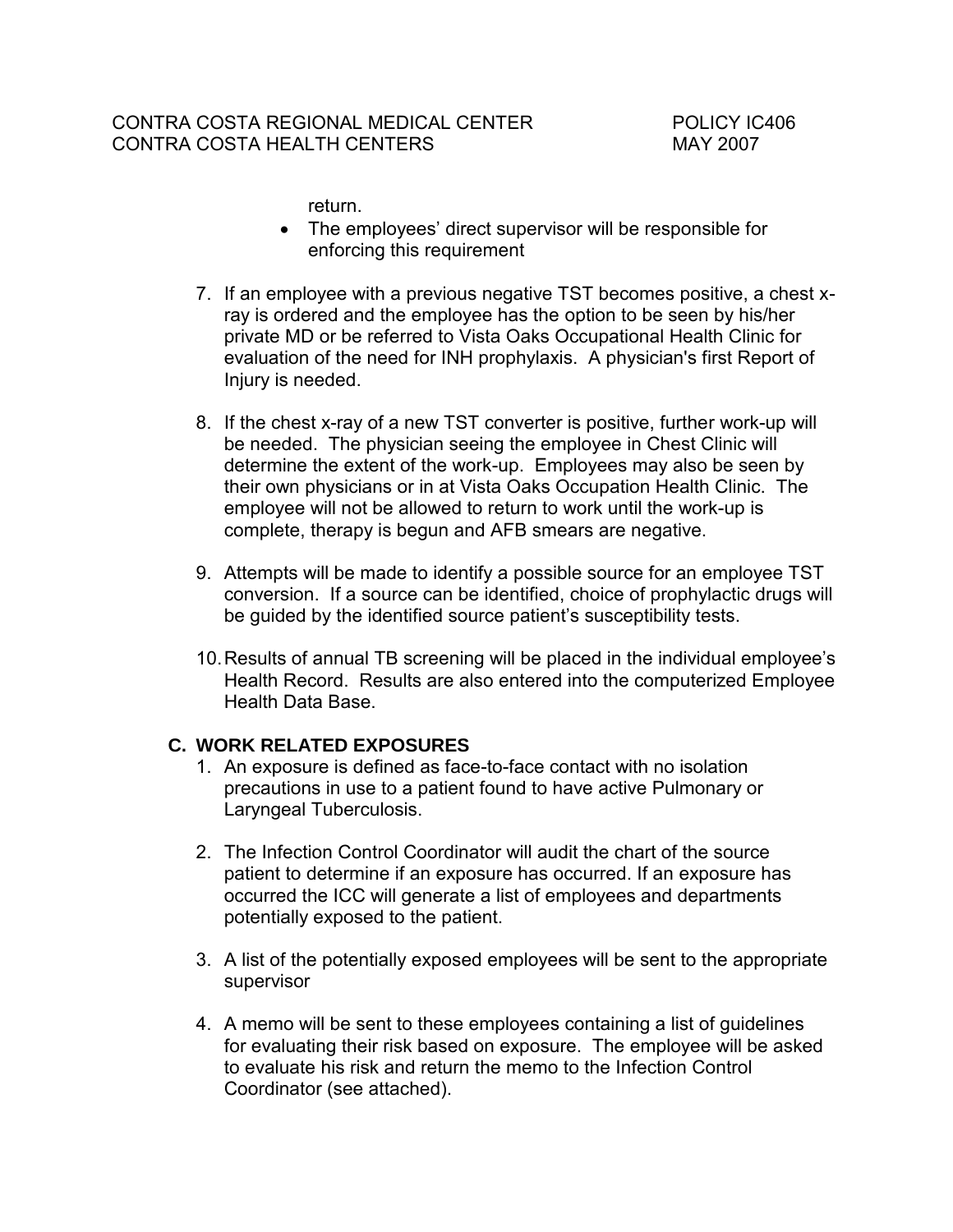- 5. Arrangements will be made to test employees with prior negative TST and significant exposure at the time of the exposure and repeated approximately 12 weeks after the exposure.
- 6. Employees with a prior positive TST will be given a symptom review questionnaire and instructed to call the Infection Prevention and Control Coordinator immediately if he/she develops symptoms suggestive of active pulmonary Tuberculosis. An x-ray is not required unless it has been several years since the employee has had an x-ray or the employee requests an x-ray at this time.
- 7. Employees who convert following an exposure will have a chest x-ray ordered and be referred to either chest clinic, Vista Oaks Occupational Health Clinic, or their own private MD for further valuation and prophylaxis. An Ak-30 form and a physician's first report will be filled out.
- 8. When the source patient is known, prophylaxis will be guided by the source patient's drug sensitivity test results.
- 9. If the employee opts to receive care at their private MD office, the employee should be made aware that the bill for this care should be submitted to risk management.

# **D. MANAGEMENT OF EMPLOYEES WITH SUSPECTED/CONFIRMED ACTIVE PULMONARY TUBERCULOSIS**

- 1. An employee with symptoms suggestive of Pulmonary Tuberculosis will be removed from work and referred for work-up in chest clinic as soon as possible. Work-up will include a TST skin test, chest x-ray and appointment for evaluation in chest clinic. The employee will not be allowed to return to work until the work-up (including sputum specimen collection) is completed and disease has been ruled out or appropriate therapy begun.
- 2. It is expected that employees will comply with this work-up; this includes keeping scheduled appointments, appearing for tests and providing sputum specimens as ordered.
- 3. An employee with confirmed active Pulmonary or Laryngeal Tuberculosis will not be allowed to return to work until he/she is no longer infectious. This means that the employee is receiving adequate drug therapy, coughing has resolved and there have been 3 negative AFB sputum smears. It is expected that employees will comply with therapy for active